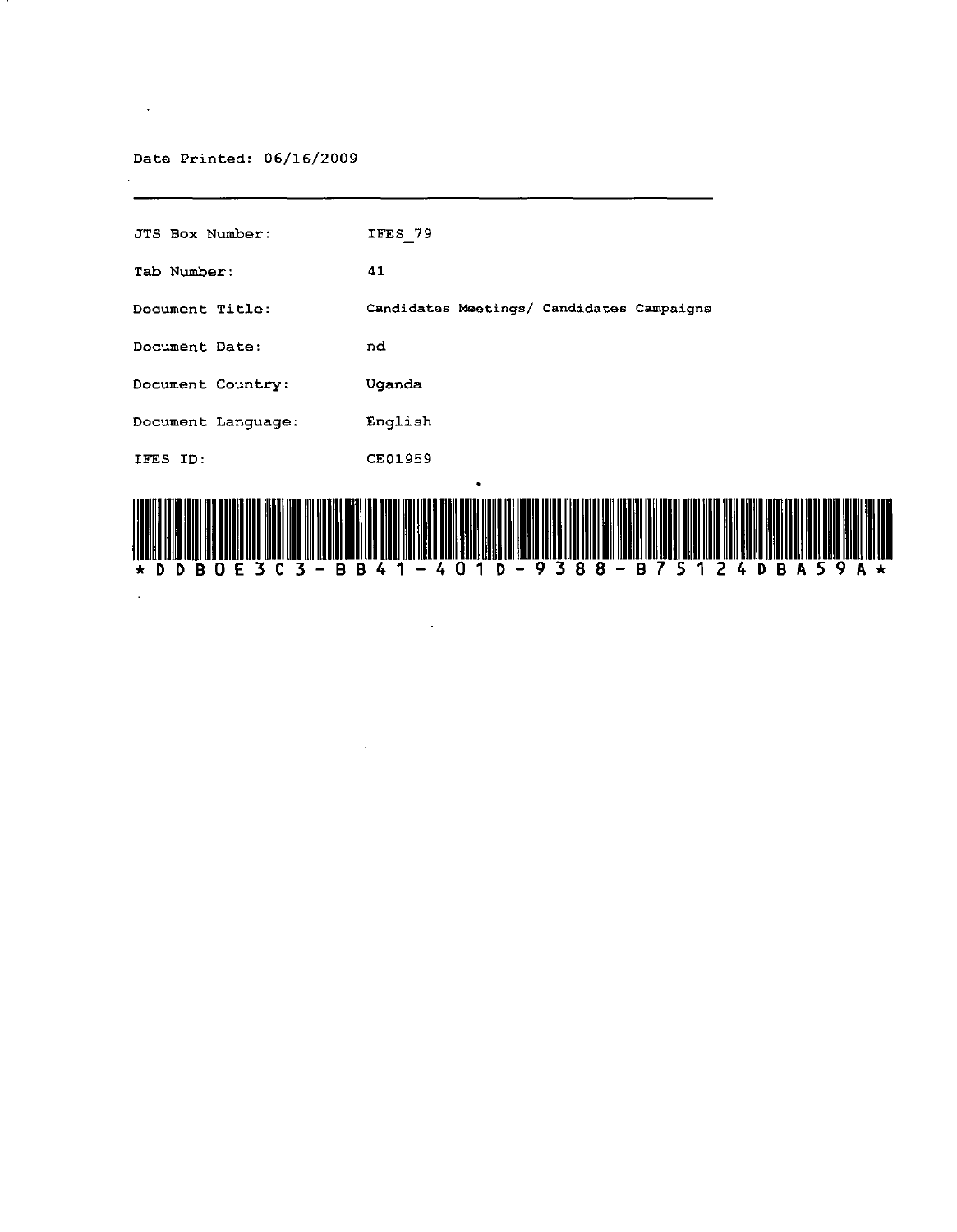## CANDIDATES' MEETINGS/CANDIDATES CAMPAIGNS

### YOUR CHANCE TO ASSESS THE CANDIDATES

Candidates' Meetings programmes have now been organised for all parishes throughout the country. At each Candidates' Meeting, all candidates of an Electoral Area are given equal opportunity to present themselves and their ideas about the Constitution to the public, and answer questions from voters.

Candidates are expected to stand on their own merit. The law does not allow any candidate to stand as a member of a political party. Candidates are also not allowed to attack each other at Candidates Meetings.

In each parish, the Candidates' Meeting is chaired by the Presiding Officer for the Electoral Area.

At every Candidates' Meeting, the Presiding Officer introduces the candidates one by one and allows each candidate reasonable time, in each case not less than twenty minutes, to address the meeting on matters relating to the Constitution.

After all candidates have addressed the meeting, the Presiding Officer invites questions from the voters, and a candidate to whom a question is directed is allowed reasonable time to answer.

At a Candidates' Meeting the Presiding Officer and candidates may use the local language of the area.

Candidates are also going round their Electoral Areas individually to speak to voters directly. Candidates are not allowed to hold separate rallies but they can speak to as many people as they wish face to face.

Now is your chance to assess the candidates of your Electoral Area. Attend the Candidates' Meeting in your parish, and listen to the candidates when they come round individually to speak to you. You can ask them questions and also give them your own views about the future Constitution.

Choose the candidate with whom you agree most about the future Constitution for Uganda, the candidate who you think can speak out and do the best job for you in the Constituent Assembly. Make sure you know his/her name and picture. On Polling Day you will need to recognise your candidate's picture and his/her name on the ballot paper to be able to vote for him/her.

1

a.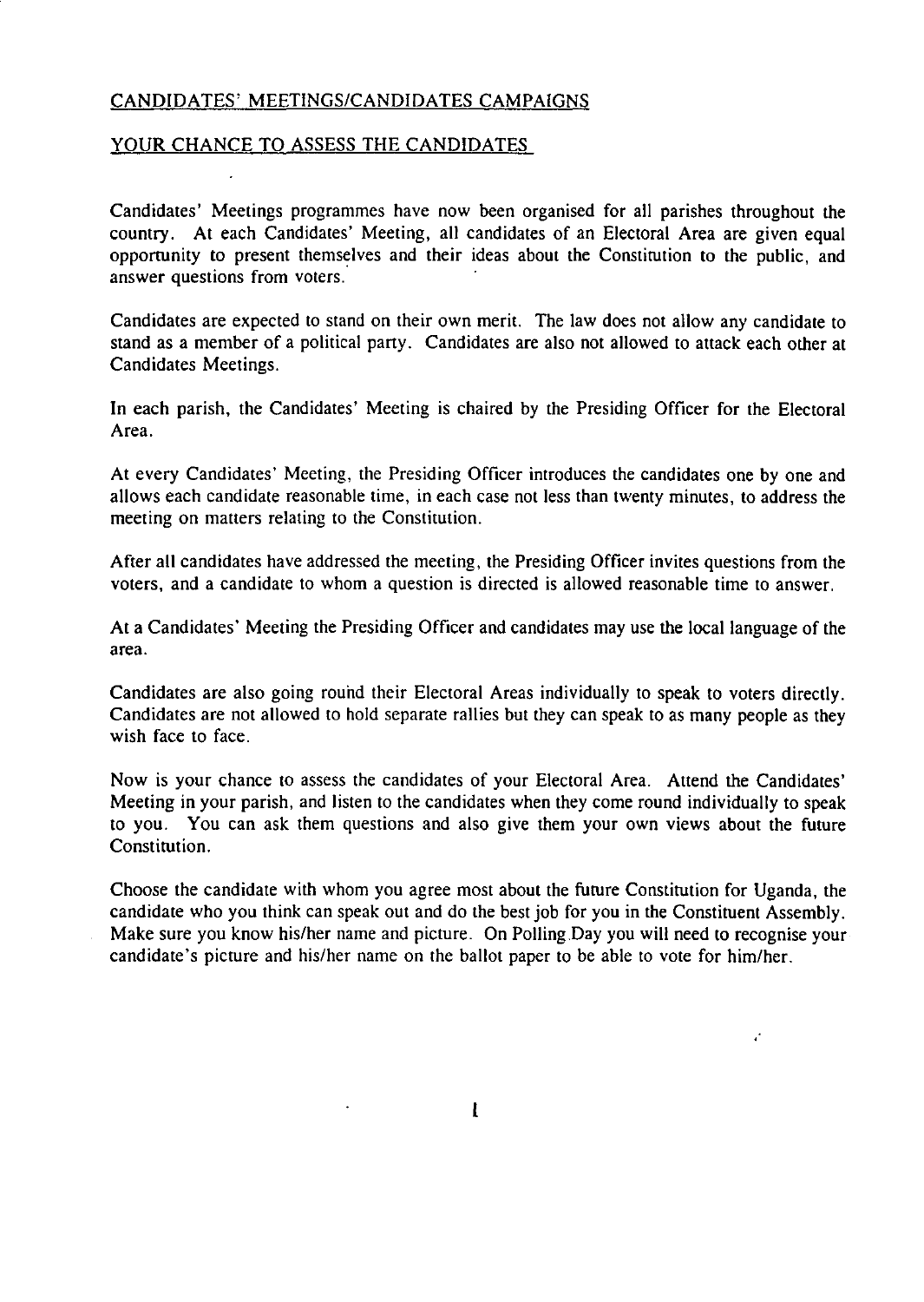## VOTING

## WHO CAN VOTE:

Only Uganda Citizens who are at least 18 years old and have registered can vote.

## WHERE TO VOTE:

The Polling station in your Parish/Village where you have your name on the register.

TIME TO VOTE: Polling Day is Monday 28th March, 1994.

- 1. Voting will be on this day only so do not miss it.
- 2. Voting begins at 7:00.a.m. and closes at 5:00 p.m. that day only.
- 3. Although stations may open slightly before that time, no polling starts till 7:00 a.m. and nobody will be admitted to the station to vote after 5:00 p.m. Only voters who are already in the line before 5:00 p.m. will be allowed to vote.

## BEFORE VOTING BEGINS:

- 1. The Presiding Officer will open the ballot box and show it to the public and candidates' agents by tilting it upside down to make sure it is empty and then seal it.
- 2. The Presiding Officer will show the parcelled and sealed ballot papers indicating to all present that they have not been tampered with, and that they are genuine.  $\mathbb{Z}^{\times}$

# HOW TO VOTE:

- 1. On election day carry your own Certificate of Registration and go in person early to the polling station where you have your name on the Register.
- 2. Start or join the queue and wait for your tum to vote.
- 3. Go to table 1. There you will show your Certificate of Registration. The Election Officer will check your name and number in the Register and examine your fingers.
- 4. If everything is in order, you will be given a ballot paper and your Certificate of registration will be returned. Carry the ballot to table 2. There look carefully for the picture of the candidate of your choice and mark a tick ... or place your thumb print in the box beside the photograph of the candidate of your choice. DON'T PUT ANY OTHER MARK ON THE BALLOT PAPER. NOTE THAT X IS NO LONGER A VOTING MARK, SO NEVER USE IT.